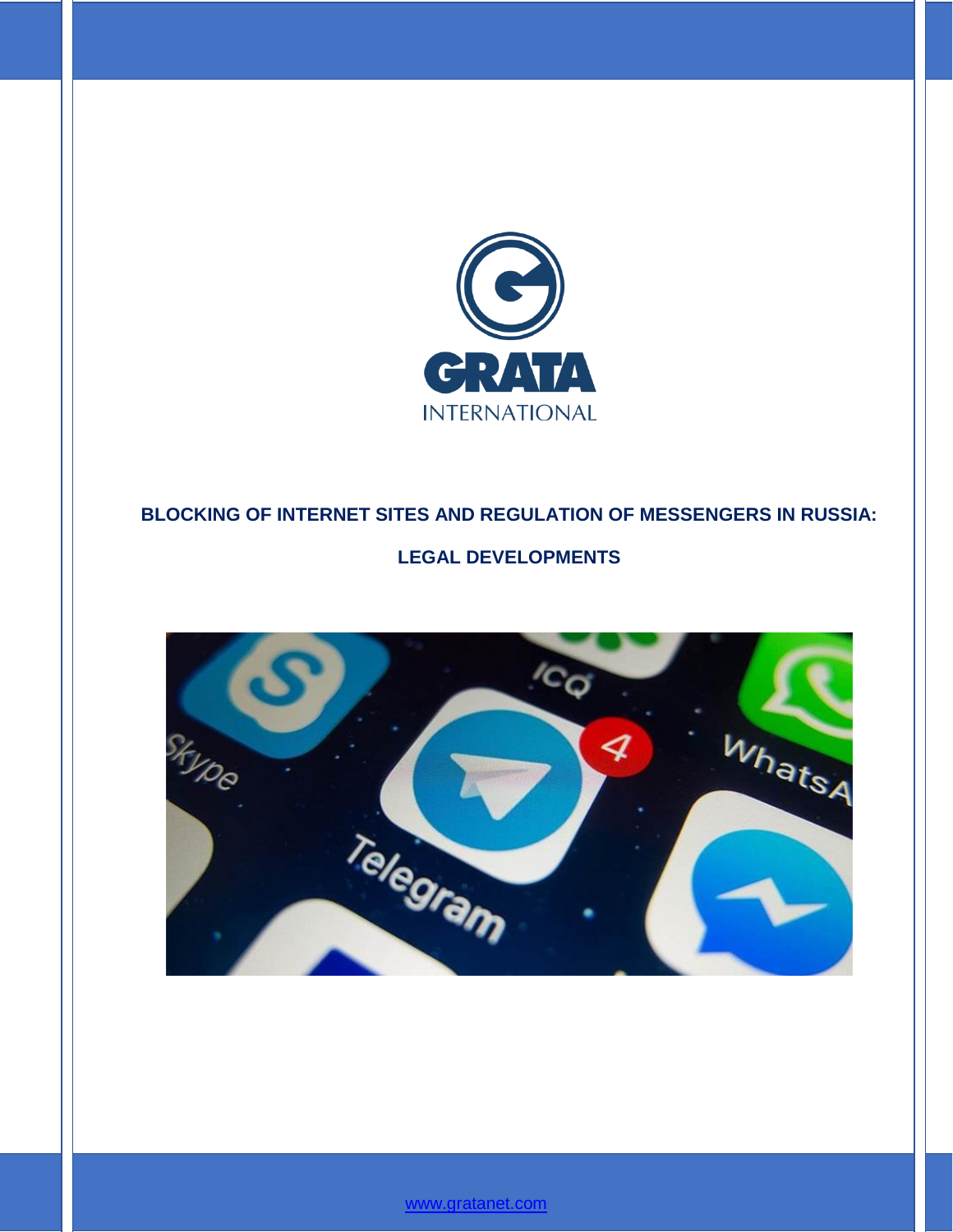The Federal Service for Supervision in the Area of Communications, Information Technologies and Mass Communications (Roskomnadzor) in accordance with Federal Law No. 149-FZ dated 7 July 2006 'On Information, Information Technologies and Information Protection' ('Information Law') maintains the 'Uniform Register of Domain Names, Indexes of Web-Pages and Network Addresses that Allow to Identify Internet Sites, Containing Information that is not Allowed for Distribution in the Russian Federation' ('Register').

Domain names and network addresses can be included in the Register on the basis of:

- 1) a court decision that became effective on the recognition of the information contained on the respective Internet site or a page of an Internet site prohibited for distribution in Russia;
- 2) decisions of the federal executive bodies authorised by the Government of the Russian Federation, if the relevant Internet sites contain certain materials and information (in particular, on the methods, ways of developing, manufacturing and using narcotic drugs, psychotropic substances and their precursors; information violating the requirements of the law on the prohibition of activities for the organisation and conduct of gambling and lotteries using the Internet and other means of communication).

From 1 October 2017, domain names and network addresses can be included in the Register by the decision of the competent authority also where there is information on a respective Internet site containing an offer for retail sale of alcohol products and(or) alcohol-containing food products and(or) of ethyl alcohol, and(or) alcohol-containing non-food products, the retail sale of which is restricted or prohibited by law.

According to the Information Law, the decision of the Moscow City Court is required to limit access to:

- information distributed with violation of copyright and(or) related rights;
- information processed with violation of Russian legislation on personal data;
- Internet sites on which information containing copyright and(or) related rights objects or information necessary for their obtaining with the use of information and telecommunication networks has been repeatedly and illegally placed.

From 1 October 2017, Roskomnadzor is authorised to send to the search engines' operators distributing advertisements through the Internet that are aimed at attracting the attention of Russian consumers, the formal request in e-form to stop issuing information about the domain name and indexes of the respective Internet sites' pages on which information containing copyright and(or) related rights objects or information necessary for their obtaining was repeatedly and illegally placed. The request shall be sent within one day from the receipt of the relevant decision of the Moscow City Court that entered into force.

The operator of the search engine must stop issuing information about the domain name and indexes of Internet site's pages, access to which is restricted by Roscomnadzor, within one day after the receipt of Roskomnadzor's request.

#### **Blocking of 'Mirror' Internet Sites**

On 1 October 2017, the administrative procedure for restricting access to copies of Internet sites blocked by the decision of the Moscow City Court in connection with the repeated and illegal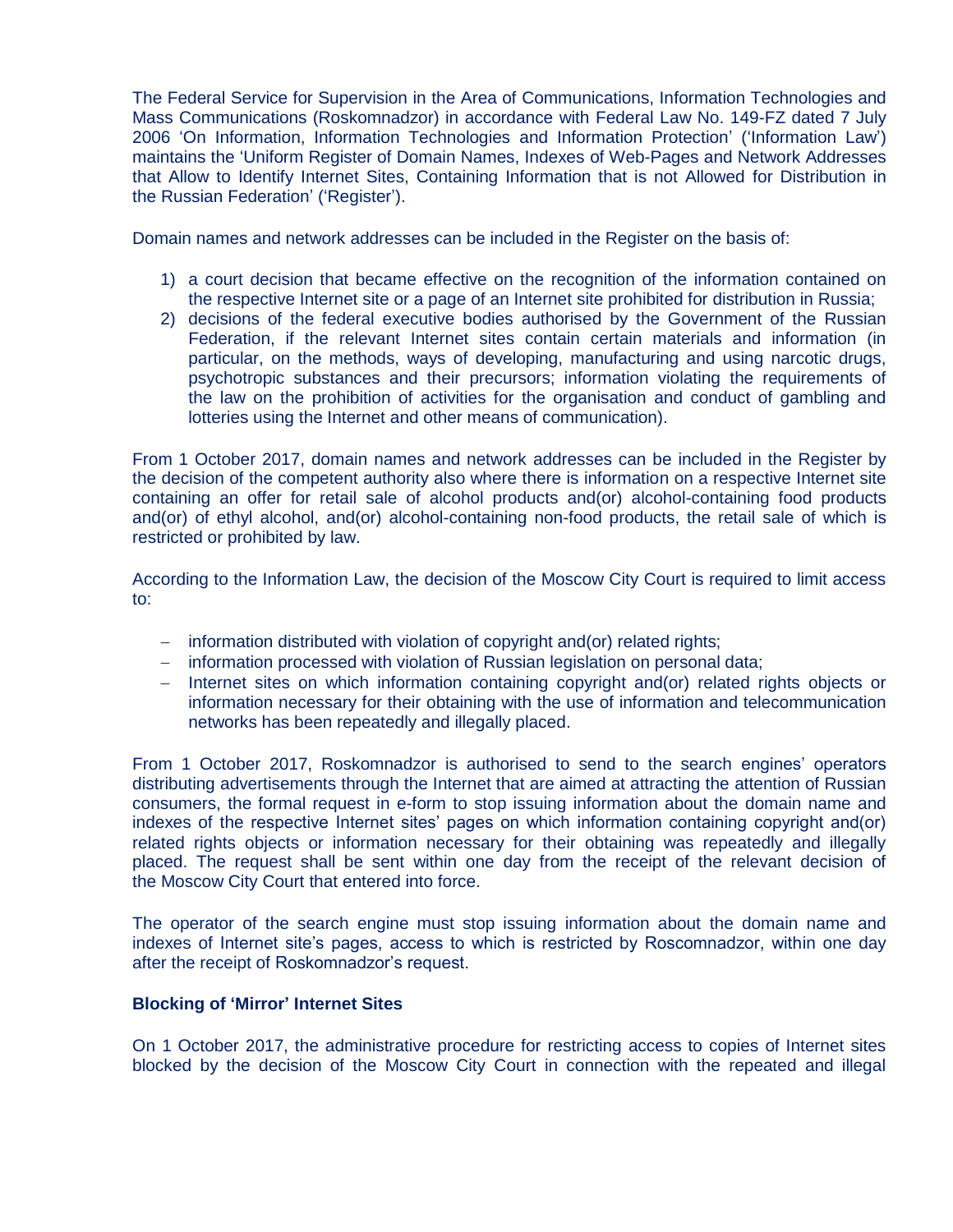placement of information containing copyright and(or) related rights or information necessary to get access thereto - the so-called 'mirror' sites, was also enacted.

The Ministry of Communications of Russian Federation, upon receipt of the information from federal executive authorities or right holders about an Internet site that is confusingly similar to a previously blocked Internet site, shall within 24 hours, according to the procedure established by the Government of the Russian Federation<sup>1</sup>, make a motivated decision to recognise the Internet site in question as a copy of the blocked Internet site, and send the decision to Roskomnadzor and the owner of a copy of the blocked Internet site (in e-form in Russian and English).

Within 24 hours upon the receipt of the motivated decision of the Ministry of Communications of Russia on the recognition of an Internet site as a copy of the blocked Internet site, Roskomnadzor shall:

- $-$  identify the hosting provider or another person that provides for hosting of a copy of the blocked Internet site and send thereto a notice (in e-form in Russian and English) about the decision to recognise the Internet site as a copy of the blocked Internet site;
- send to telecom operators through the system of interaction a request to take measures to restrict access to a copy of the blocked Internet site;
- send to the operators of search engines distributing advertising in Internet aimed at attracting the attention of consumers in the territory of Russia the e-request to stop issuing information about the domain name and indexes of pages of a copy of the blocked Internet site.

Within a day after the receipt of the relevant Roskomnadzor's request, the communication operator shall restrict access to a copy of the blocked Internet site, and the operator of a search engine distributing advertising in Internet must stop issuing information about the domain name and indexes of the pages of the copy of the blocked Internet site.

Thus, a 'mirror' Internet site can be blocked within three days after the receipt by the Ministry of Communications of the information about such an Internet site.

Information about copies of blocked Internet sites will be posted on the official Internet site of Roskomnadzor.

#### **Blocking of VPN-services and anonimaysers from 1 November 2017**

 $\overline{a}$ 

The Information Law is supplemented with an article providing for measures to counteract the use in the territory of Russia of information and telecommunications networks, information resources (Internet sites and(or) pages of Internet sites), information systems and software which allow

<sup>&</sup>lt;sup>1</sup> The draft Decree of the Government of the Russian Federation 'On the Procedure for Making Decision to Recognise an Internet Site as a Copy of a Blocked Internet Site' provides that until proven otherwise, it is assumed that an Internet site is a copy of the blocked Internet site if it meets one of the following criteria:

the accounts of Internet site users required for their authentication and granting access to their personal data and settings coincide with the accounts of users of the blocked Internet site;

users are automatically redirected (server redirect) to the Internet site from the network address of the blocked Internet site.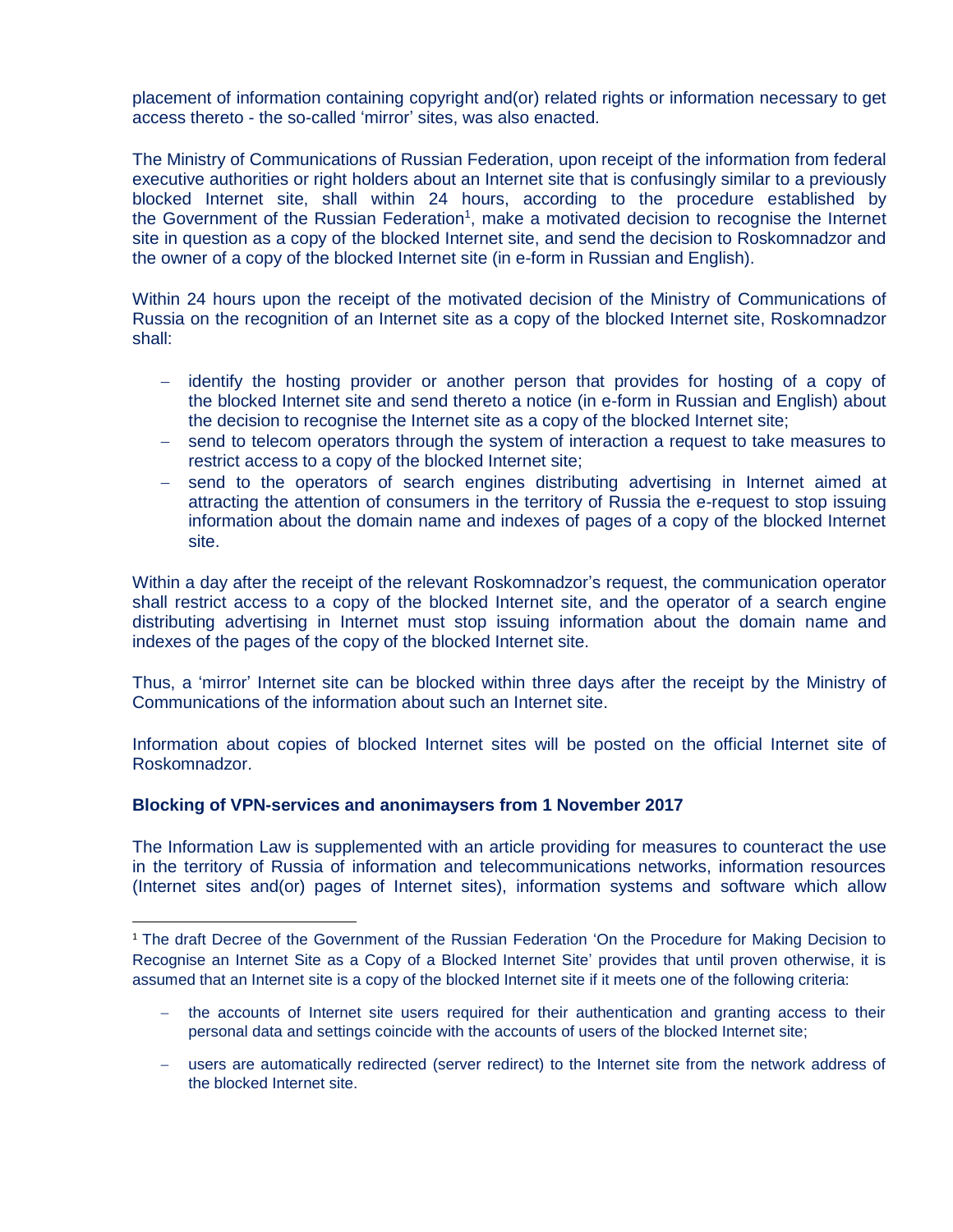access to the information resources and information and telecommunications networks, the access to which is restricted (blocked) in Russia (hereinafter – 'blocked resources'). This concerns primarily VPN-services and anonymisers.

Roskomnadzor shall:

- establish and operate a federal state information system containing the list of blocked resources ('FSIS');
- based on the request from the federal executive authority conducting operative investigation activities or ensuring state security, determine the hosting provider or another person providing for placement in Internet of the firmware of access to blocked resources and send thereto a notice (in e-form in Russian and English) with the request to provide the data to identify the relevant owner of the firmware or to notify the latter of the need to place such data on its Internet site.

The hosting provider/other person shall within three business days after the receipt of the request notify Roskomnadzor on performance of the required actions.

Roskomnadzor, within three business days after the receipt of information that allows to identify the owner of the firmware of access to blocked resources, or independent identification of such information, shall send to the owner a request (in Russian and English) to connect to the FSIS, and the owner shall connect to this system within thirty business days after the receipt of the request. Further, within three business days, it shall stop providing the option of using such firmware in Russia.

Upon the request of Roskomnadzor, an operator of the search engine distributing advertising in Internet aimed at attracting the attention of consumers located on the territory of Russia shall also connect to the FSIS within thirty business days after the request receipt, and further, within the next three business days, it shall stop issuing in Russia information about blocked resources at requests of users of the search engine.

If the owner of firmware fails to observe the above requirements, Roskomnadzor shall restrict access to the relevant firmware (i.e., an Internet resource where the firmware is accessible).

The abovementioned changes do not apply to the use of firmware the owner(s) of which have determined the circle of users of such firmware in advance and which is used for technological purposes to provide for the activities of the relevant persons, as well as to operators of state information systems, state authorities and municipal authorities.

The procedure for identifying information resources to restrict access thereto, requirements to the ways (methods) for restricting such access, as well as requirements to information on restricting access to those information resources are to be approved by Roskomnadzor.

#### **Duties of Organisers of the Instant Messaging Services from 1 January 2018**

An organiser of the information distribution through the Internet is a person who is engaged in activities providing for functioning of information systems and(or) programs for electronic computers that are designed and(or) used to receive, transmit, deliver and(or) process electronic messages of Internet users.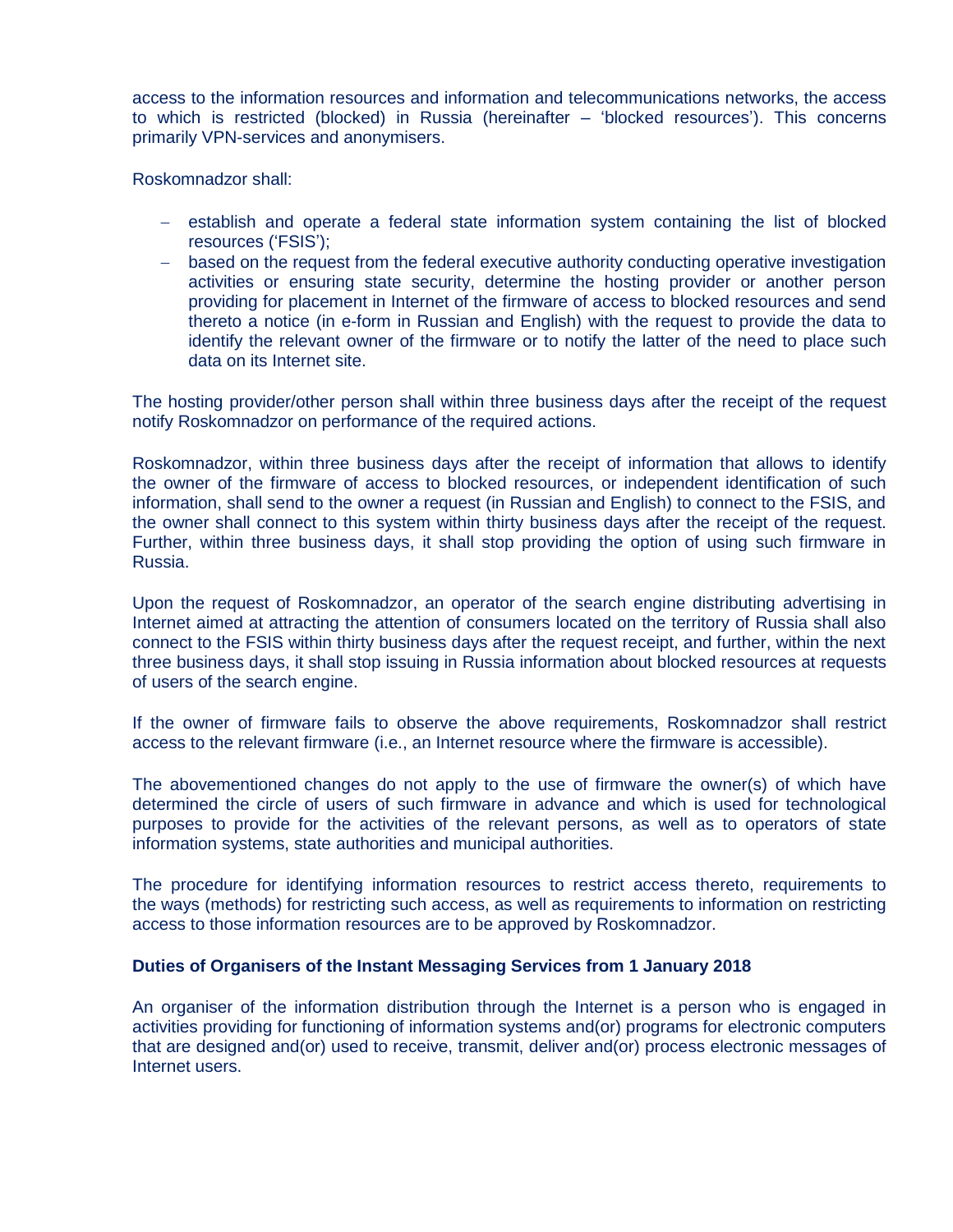From 1 January 2018, organisers of the information distribution through the Internet will have additional duties in the event they perform activities providing for the functioning of instant messaging services<sup>2</sup> (i.e., messengers).

An organiser of the instant messaging service shall be obliged:

- 1) to identify the Internet users, whose e-messages it transmits, by the subscriber number of the mobile radiotelephone communication operator, under the identification agreement concluded with the mobile radiotelephone communication operator (unless otherwise is provided for in the Information Law);
- 2) to restrict the transmission by the user of instant messaging service specified in the corresponding request of the competent federal executive authority request, within 24 hours after the receipt of the request, the electronic messages containing information prohibited for distribution in Russia and information distributed in violation of the requirements of Russian legislation;
- 3) to provide the technical possibility for users of the instant messaging service to refuse to receive electronic messages from other users;
- 4) to ensure the confidentiality of transmitted electronic messages;
- 5) to ensure the possibility of transmitting electronic messages upon the initiative of state authorities in accordance with the legislation of the Russian Federation;
- 6) not to allow the transmission of electronic messages to users of the instant messaging service in cases and according to the procedure determined by the Government of the Russian Federation.

The procedure for the identification of messengers' users and the procedure for restricting the transmission of electronic messages thereby shall be determined by the Government of the Russian Federation.

An organiser of the instant messaging service, which is a Russian legal entity or citizen, is also entitled to identify users of the instant messaging service independently by determining the subscriber number of mobile radiotelephone communication for each such user.

At the same time, an organiser of the instant messaging service that is a Russian legal person or citizen shall be obliged to store information about the identification of the subscriber numbers of the instant messaging service user only in the territory of Russia.

Identification data about the subscriber number can be provided to third parties only upon the consent of the user of the instant messaging service, except for cases provided for by federal laws (in particular, upon requests of competent authorities conducting operative investigation activities).

Performance of the above duties will require the organisers of instant messaging services to take certain administrative and technical measures. At the same time, these duties do not apply to

 $\overline{a}$ 

<sup>&</sup>lt;sup>2</sup> Instant messaging services are defined as information systems and(or) programs for electronic computers designed and(or) used for the exchange of electronic messages exclusively between users of these information systems and(or) programs for electronic computers, in which the sender of the electronic message determines recipient or recipients of the electronic message, and at the same time there is no placement by Internet users of publicly available information on the Internet and no transfer of e-mail messages to the public.